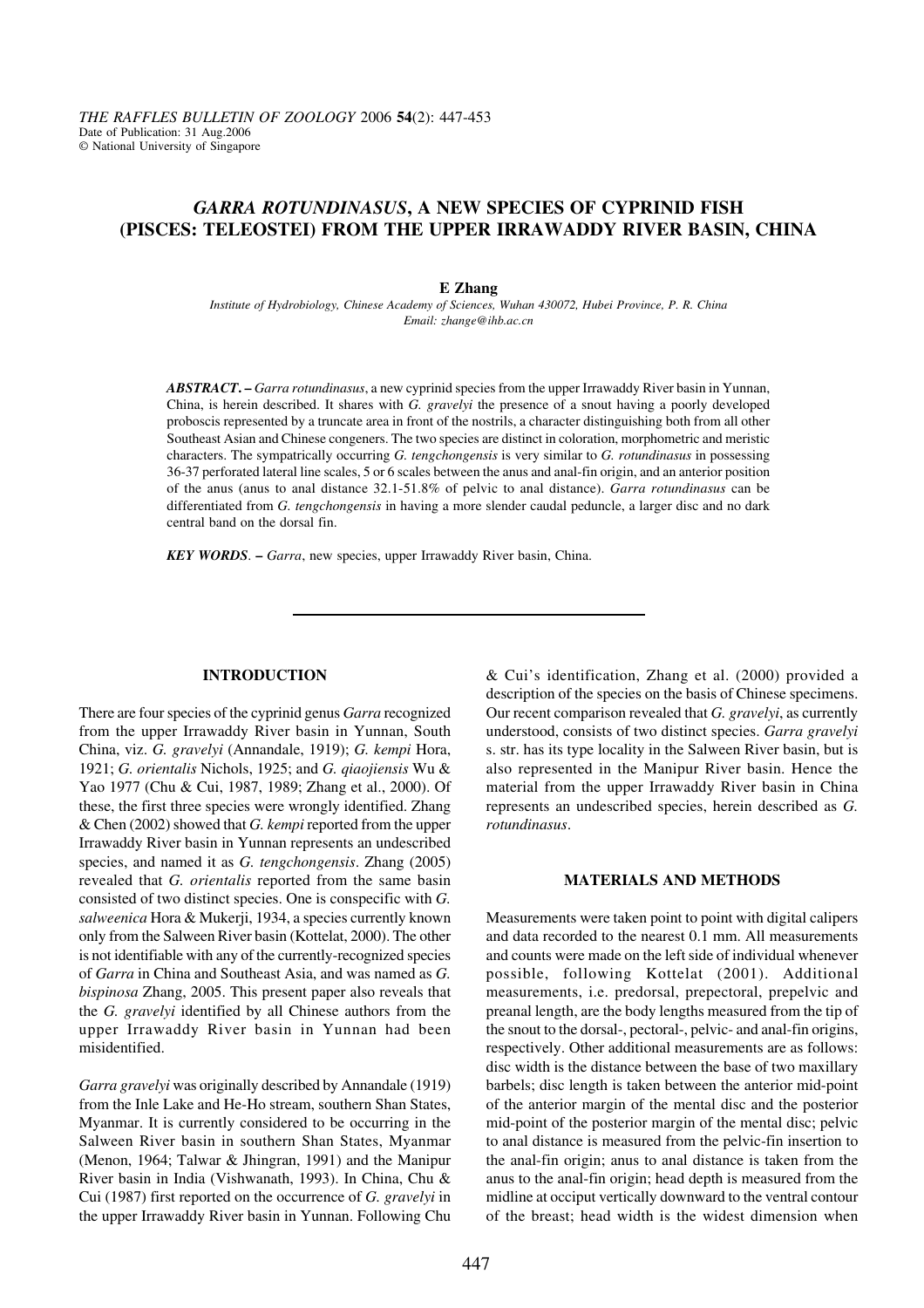opercles are closed (normal position). The abdominal vertebra and caudal vertebra counts were made from radiographs following the method outlined by Roberts (1989). The Weberian complex and urostylar complex are included in the count of the abdominal vertebrae and caudal vertebrae, respectively. The number of specimens exhibiting a given meristic count is indicated in parentheses. Values for the holotype are indicated by asterisks in the text. The anus to anal distance is expressed as a proportion of the pelvic to anal distance. Measurements of parts of the head are given as percentages of the head length. The head length and measurements of other parts of the body are presented as proportions of the standard length unless otherwise stated.

The genus *Garra* possess a modified lower lip forming a mental adhesive disc. The terminology used for description of this disc follows Zhang et al. (2002). The local Chinese toponymy is utilized for the distribution data and the international English toponymy, if available, is also given in the bracket next to the local Chinese river name whenever it appears in the present paper. The Chinese part of three Asian rivers, the Irrawaddy, Salween and Mekong River, are known locally as the Yiluowadi Jiang, Nu Jiang and Lancang Jiang, respectively.

The specimens examined for the present study are deposited in the Academy of Natural Sciences of Philadelphia, USA (ANSP); the collection of Maurice Kottelat, Cornol, Switzerland (CMK); the Institute of Hydrobiology, Wuhan, PRC (IHB); and the Kunming Institute of Zoology, Kunming, PRC (KIZ). Abbreviations here used are: HL, head length and SL, standard length.

## **TAXONOMY**

## *Garra rotundinasus***, new species** (Figs. 1, 2)

*Garra gravelyi* (non Annandale, 1919): Chu & Chui, 1987: 96 (Daying Jiang in Yunnan); Zhang et al., 2000: 243 (Ying Jiang in Jiuchen, Yunnan); Zhang & Chen, 2002: 462 (upper Irrawaddy River basin in Yunnan).

*Material examined*. **–** Holotype *-* IHB 78IV1162, 161.5 mm SL; Daying Jiang in Tengchong (Houqiao), Yiluowadi Jiang (upper Irrawaddy River) basin, Yunnan Province, China; W. X. Li, Apr.1978.

Paratypes*.* **–** IHB 90IV0137-8, 2 ex., 146.2-184.5 mm SL; Daying Jiang in Tengchong, Yiluowadi Jiang (upper Irrawaddy River) basin, Yunnan Province, China; Y. F. Chen, Apr. 1990. IHB 78IV1163, 1 ex., 81.2 mm SL, same data as holotype. IHB 78IV1664-5, 2 ex., 111.0- 125.1 mm SL; Daying Jiang in Yingjiang (Tongbiguan), Yiluowadi Jiang (upper Irrawaddy River) basin, Yunnan Province, China; W. X. Li, Apr., 1978.

Non-types*.* – IHB uncatalogued, 5 ex., 53.6-106.1 mm SL, Daying Jiang in Yingjian, Yiluowadi Jiang (upper Irrawaddy River) basin, Yunnan Province, China; S. Z. Wang, Jun. 2001.

*Diagnosis.* **–** *Garra rotundinasus* is distinct from all other Southeast Asian and Chinese congeners except for *G. gravelyi* in possessing a snout with a poorly developed proboscis that is represented by a truncate area in front of the nostrils. *Garra rotundinasus* differs from *G. gravelyi* in having 36-37 (vs. 32-34) perforated lateral line scales,  $2^{1/2}$  (vs.  $3^{1/2}$ -4<sup>1</sup>/<sub>2</sub>) scales above the lateral line, 10-11 (vs. 8-9) predorsal scales, a broadly rounded (vs. relatively pointed) snout, and absence of black spots at the base of the branched dorsal-fin rays (vs. presence). A colour pattern consisting of an indistinct midlateral band with a few incomplete narrow longitudinal stripes above and below the mid-lateral band, more distinct on the caudal peduncle; a black spot at the dorsal of the gill opening.

*Garra rotundinasus* is distinct from other sympatrically occurring Chinese congeners, except for *G. tengchongensis*, in having 36-37 (vs. 32-35) perforated lateral line scales, 5 (vs. 3-4) scales between the vent and anal-fin origin, and a wider gap between anus and anal fin origin (anus to anal distance 32.1-51.8% pelvic to anal distance, vs. 16.8-30.6), and from *G. tengchongensis* in having absence of a dark central band on dorsal fin, a smaller caudal peduncle (depth 10.8- 11.8% SL vs. 12.0-13.2), and a larger disc (width 68.8- 82.3% HL vs. 43.3-56.0, and length 46.8-60.8 % HL vs. 36.1- 42.5).

*Description.* **–** Measurements taken from six specimens (81.2- 184.5 mm SL) are presented in Table 1. General appearance



Fig. 1. *Garra rotundinasus*, holotype, 161.5 mm SL (IHB 78IV1162), China, Yunnan Province, Yiluowadi Jiang basin: Daying Jiang in Tengchong; lateral view.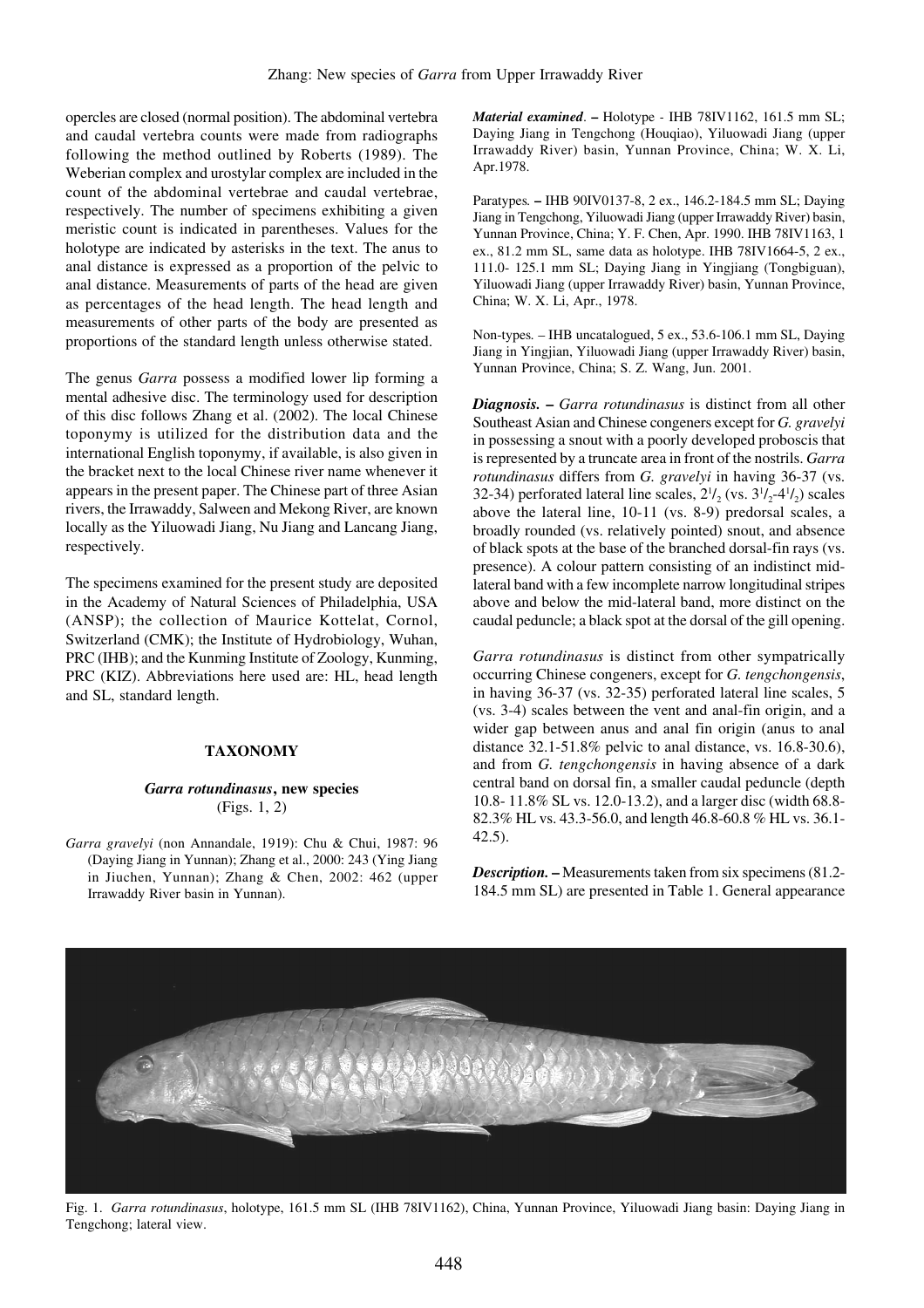# *THE RAFFLES BULLETIN OF ZOOLOGY* 2006

|  |  |  |  |  |  | Table 1. Morphometric characters for Garra rotundinasus. |
|--|--|--|--|--|--|----------------------------------------------------------|
|--|--|--|--|--|--|----------------------------------------------------------|

| <b>Morphometrics</b>      | G. rotundinasus |                     |       |      |            |  |
|---------------------------|-----------------|---------------------|-------|------|------------|--|
|                           |                 | Paratypes $(n = 5)$ |       |      |            |  |
|                           | Holotype        | Min                 | Max   | Mean | ${\rm SD}$ |  |
| SL (mm)                   | 161.5           | 81.2                | 184.5 |      |            |  |
| In $%$ SL                 |                 |                     |       |      |            |  |
| Body depth                | 20.6            | 18.5                | 21.0  | 20.2 | 1.0        |  |
| Head length               | 19.7            | 19.9                | 21.7  | 20.8 | 0.9        |  |
| Head height               | 13.9            | 12.5                | 14.4  | 13.3 | 0.9        |  |
| Head width                | 17.2            | 15.8                | 18.5  | 16.8 | 1.1        |  |
| Dorsal-fin length         | 21.2            | 21.6                | 24.2  | 23.3 | $1.0\,$    |  |
| Pectoral-fin length       | 19.6            | 17.6                | 21.1  | 19.6 | 1.4        |  |
| Pelvic-fin length         | 19.2            | 16.5                | 19.9  | 18.8 | 1.4        |  |
| Anal-fin length           | 18.1            | 15.9                | 17.9  | 17.0 | 0.9        |  |
| Length of caudal peduncle | 14.3            | 14.6                | 16.1  | 15.6 | 0.6        |  |
| Depth of caudal peduncle  | 11.5            | 10.8                | 11.8  | 11.4 | 0.3        |  |
| Predorsal length          | 47.1            | 45.5                | 48.0  | 46.6 | 0.9        |  |
| Prepectoral length        | 18.8            | 18.5                | 21.2  | 20.0 | 1.4        |  |
| Prepelvic length          | 50.4            | 50.1                | 53.9  | 51.5 | 1.5        |  |
| Preanal length            | 78.6            | 77.8                | 81.2  | 79.7 | 1.3        |  |
| In % HL                   |                 |                     |       |      |            |  |
| Snout length              | 51.5            | 47.2                | 58.6  | 52.1 | 4.5        |  |
| Eye diameter              | 15.7            | 13.8                | 18.6  | 16.6 | 2.3        |  |
| Interorbital width        | 47.3            | 44.8                | 56.9  | 50.1 | 4.7        |  |
| Disc length               | 45.2            | 46.8                | 60.8  | 53.0 | 5.1        |  |
| Disc width                | 69.0            | 68.8                | 82.3  | 74.1 | 5.3        |  |
| In % pelvic-anal distance |                 |                     |       |      |            |  |
| Anus-anal distance        | 38.1            | 32.1                | 39.2  | 35.4 | 2.6        |  |



Fig. 2. *Garra rotundinasus*, paratype, 125.1 mm SL, (IHB 78IV1665), China, Yunnan Province, Yiluowadi Jiang basin: Daying Jiang in Tongbiguan, Tengchong. A, dorsal view of head; B, ventral view of disc. Scale bar = 1 cm.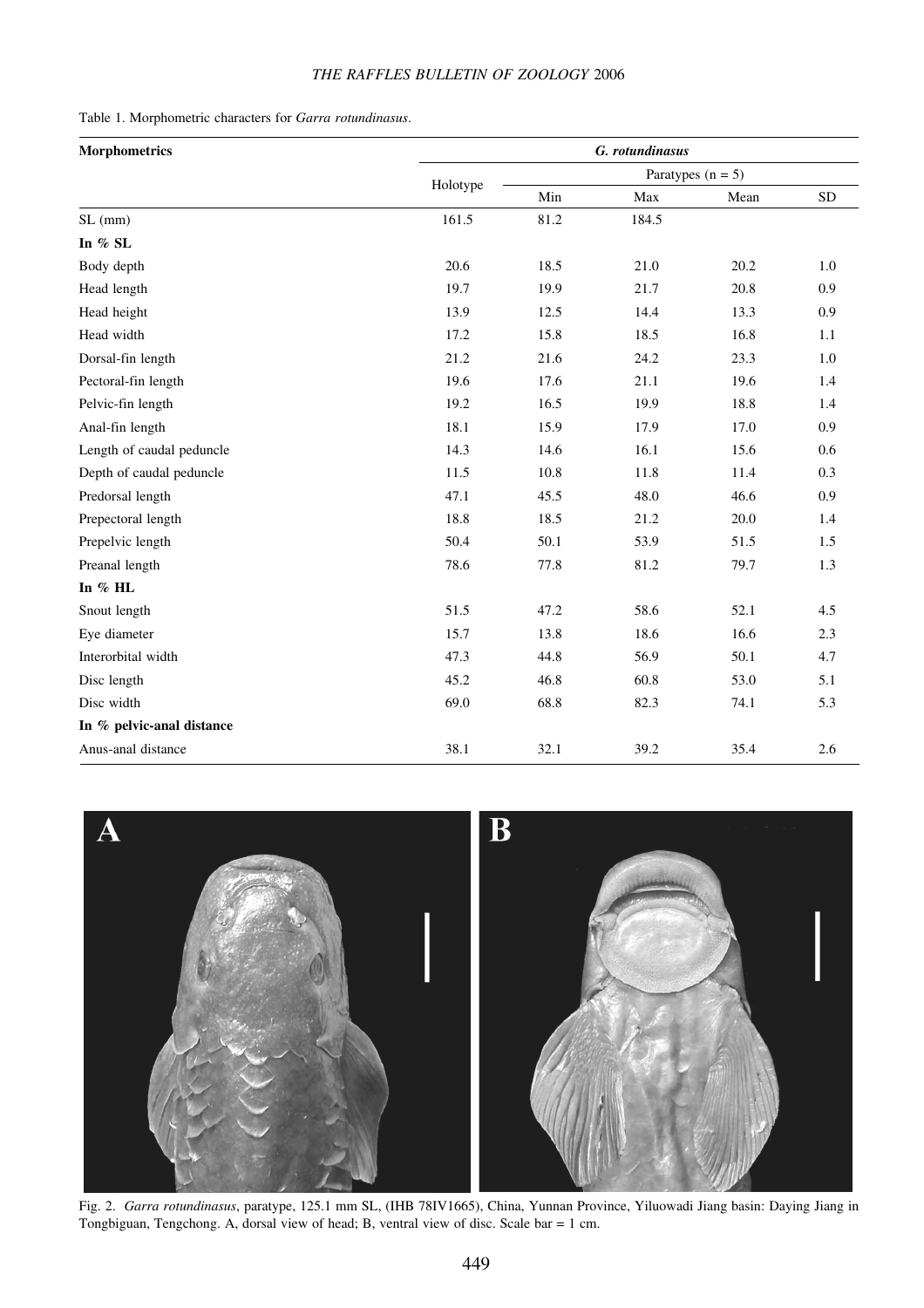| Table 2. Comparison of morphometric and meristic characters between <i>Garra rotundinasus</i> and <i>G. gravelyi</i> . Parameters of each character |  |  |  |
|-----------------------------------------------------------------------------------------------------------------------------------------------------|--|--|--|
| as follows: range followed by mean in parentheses. a: data from Menon (1964).                                                                       |  |  |  |

| <b>Morphometrics</b>                    | G. rotundinasus        | G. gravelyi <sup>a</sup> |  |
|-----------------------------------------|------------------------|--------------------------|--|
| In SL                                   |                        |                          |  |
| Body depth                              | 4.76-5.39 (4.94)       | 3.88-4.74 (4.22)         |  |
| Head length                             | $4.62 - 5.08$ $(4.85)$ | 4.55-5.00 (4.78)         |  |
| Predorsal length                        | $2.08 - 2.20$ $(2.14)$ | $2.11 - 2.31(1.21)$      |  |
| $In$ $HL$                               |                        |                          |  |
| Head width                              | $1.14 - 1.28(1.23)$    | $1.39 - 1.48(1.44)$      |  |
| Head depth                              | $1.85 - 2.11(1.97)$    | $1.26 - 1.41(1.36)$      |  |
| Snout length                            | $1.85 - 2.11(1.97)$    | $1.78 - 2.17(1.93)$      |  |
| Eye diameter                            | $5.52 - 7.10(6.28)$    | $3.60 - 4.45(4.11)$      |  |
| Interorbital width                      | $1.99 - 2.18(2.06)$    | $1.95 - 2.45(2.21)$      |  |
| Disc length                             | $1.92 - 2.12(1.98)$    | $2.53 - 3.54$ (2.87)     |  |
| Pectoral-fin length                     | $1.01 - 1.14(1.06)$    | $0.95 - 1.03(0.99)$      |  |
| Length of caudal peduncle               | $1.23 - 1.48$ (1.34)   | $1.15 - 1.33(1.23)$      |  |
| In disc width                           |                        |                          |  |
| Disc length                             | $1.35 - 1.53$ $(1.42)$ | $1.08 - 1.29(1.21)$      |  |
| In length of caudal peduncle            |                        |                          |  |
| Width of caudal peduncle                | $1.25 - 1.43$ $(1.35)$ | $1.24 - 1.50(1.39)$      |  |
| In pelvic to anal distance              |                        |                          |  |
| Vent to anal distance                   | $2.55 - 3.12$ $(2.80)$ | $3.50 - 4.80$ (4.08)     |  |
| <b>Meristics</b>                        |                        |                          |  |
| Dorsal-fin rays                         | iv, 8                  | iv, 7                    |  |
| Anal-fin rays                           | iii, 5                 | iii, 5                   |  |
| Pectoral-fin rays                       | i, 13-15               | i, 13                    |  |
| Pelvic-fin rays                         | i, 8                   | i, 8                     |  |
| Lateral line scales                     | 36-37                  | 32-34                    |  |
| Scales above lateral line               | $2^{1}/_{2}$           | $3^{1}/_{2}-4^{1}/_{2}$  |  |
| Scales below lateral line               | $2^{1}/_{2}-3$         | $3^{1}/_{2}$             |  |
| Predorsal scales                        | $10 - 11$              | $8-9$                    |  |
| Circumpeduncular scales                 | 12                     |                          |  |
| Scales between vent and anal-fin origin | $\mathfrak s$          |                          |  |

of body is illustrated in Fig. 1, and morphology of the head dorsum and mental adhesive disc are shown in Figs. 2A-B, respectively.

Body elongate, anteriorly cylindrical and posteriorly slightly compressed laterally. Head moderately large and depressed with a somewhat convex dorsal profile; height less than width and width less than head length. Snout broadly rounded with a groove across its tip to form a transverse lobe and a poorly developed proboscis represented by a truncate area before nostril, deflected downward against snout and pointed forwards. Eye small, placed dorsolaterally in posterior half of head, with a broad and flat interorbital space. Two pairs of barbels; rostral pair located anterolaterally, shorter than eye diameter, and maxillary barbels hidden at corner of mouth, shorter than rostral barbels. Dorsal profile of body slightly convex from tip of supraoccipital process to dorsalfin origin. Dorsal-fin base almost straight, sloped posteroventrally. Profile from posterior end of dorsal fin-base to caudal-fin ray straight or somewhat concave. Ventral profile of body straight or somewhat convex from pectoralto pelvic-fin origin, and straight from pelvic- to anal-fin origin. Anal fin base nearly straight, posterodorsally inclined. Profile between posterior end of anal-fin base to caudal-fin ray slightly concave.

Rostral fold well-developed, pendulous and greatly crenulated with a papillated distal margin, separated from upper jaw by a deep groove and laterally continuous with lower lip. Upper lip absent and upper jaw entirely covered by rostral fold, with a thin horny sheath edge. Lower lip modified into a mental adhesive disc. Disc elliptical, shorter than wide; anterior margin modified to form a transverse, fleshy and crescentic skin fold covered by numerous tiny papillae, anteriorly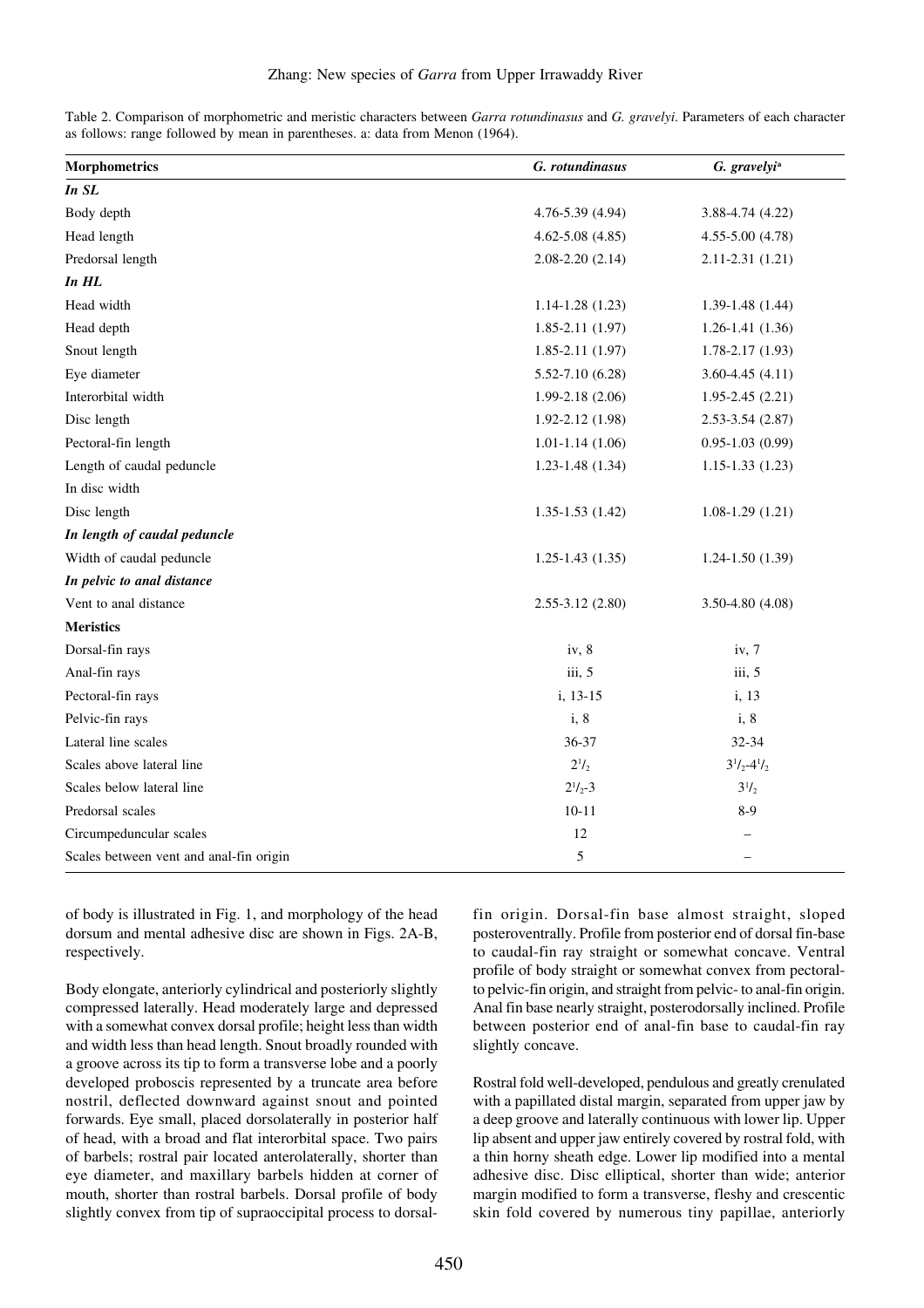separated from lower jaw by a deep groove running along lower jaw and posteriorly bordered in a deep groove with central callous pad; lateral and posterior margins surrounding central callous pad, papillated and free; posterior-most margin reaching beyond vertical of posterior margin of eye.

Many minute tubercles present on transverse lobe of snout, anterior portion of lachrymal and anterior margin of proboscis in small specimens (81.2-111.0 mm SL); in large specimens (125.1-184.5 mm SL), tubercles are more prominent and larger on the transverse lobe of snout and anterior portion of proboscis.

Lateral line complete; scales 33 (2) or 34(4\*) plus 3 on caudalfin base; longitudinal scale rows above lateral line  $2^{1/2}$  (3\*) or 3 (3) and below lateral line  $2^{1}/_{2}$  (3\*) or 3 (3). Circumpeduncular scales 12 (6\*). Predorsal scales 10 (3) or 11 (3\*), regularly arranged. Chest and belly scaled. Long axillary scale present at base of pelvic fin, reaching beyond base of last pelvic-fin ray.

Dorsal fin with 4 simple and 8 (6\*) branched rays, last ray split to base; last simple ray longer than or equal to HL; distal margin slightly concave; origin closer to snout tip than to caudal-fin base. Pectoral fin with 1 simple and 13 (1), 14 (4) or 15 (1\*) branched rays, reaching about two-thirds of distance to pelvic-fin origin; its length less than or equal to HL. Pelvic fin with 1 simple and 8 (6\*) branched rays, reaching beyond midway to anal-fin origin and surpassing anus; its length less than HL; origin closer to anal fin origin than to pectoral-fin origin, situated vertically at base of 2nd or 3rd branched dorsal -fin ray. Anal fin with 4 simple and 5 (6\*) branched rays, last ray split to base, reaching beyond ventral origin of caudal-fin rays; distal margin almost truncate; origin of anal fin closer to caudal-fin base than to pelvic-fin origin. Vent placed closer to anal fin origin than to pelvic-fin origin, separated from anal-fin origin by width of five scale rows. Caudal fin forked, its longest rays less than 2 times as long as its shortest rays.

Vertebrae  $23 + 12 = 35 (2), 24 + 11 = 35 (1<sup>*</sup>), 24 + 12 = 36$  $(2)$ ,  $24 + 13 = 37$  (1). Pharyngeal teeth triserial, 5, 3, 2/2, 3, 5 (2), with pointed, slightly curved and compressed tips. Air bladder bipartite, anterior chamber oval and posterior chamber very small. Gill rakers small and sparse.

*Coloration.* **–** In formalin-preserved specimens, body brown dorsally and laterally, grey ventrally. In small specimens (81.2-111.0 mm SL), an inconspicuous dark longitudinal stripe along lateral line on side of body. Pectoral and pelvic fins with a blackish dorsal surface of outside rays; caudal fin with a black distal margin.

*Distribution.* **–** *Garra rotundinasus* is known from the Yiluowadi Jiang (upper Irrawaddy River) basin in Yunnan Province, China.

*Etymology.* **–** The name is made from the Latin *rotundus* (round) and *nasus* (snout), in allusion to having a broadly rounded snout in this species. Name used as a noun in apposition.

### **DISCUSSION**

The original description of *Garra gravelyi* is based solely on a single specimen from the Inle Lake and He-Ho stream, southern Shan States, Myanmar, and thus vague, without mention of the proboscis on the snout. Hora (1921) examined the type specimen of *G. gravelyi*, and discovered that the snout possesses an indistinct proboscis. Menon (1964) treated *G. gravelyi* s. str. as valid in his monograph of the cyprinid fishes of *Garra*, pointing out that it has a snout with a poorly developed proboscis represented by a truncate area in front of the nostrils, a character that can be utilized to distinguish it from all other congeners. This character was also highlighted by Talwar & Jhingran (1991). *Garra rotundinasus* shares the same proboscis with and has been often wrongly identified as *G. gravelyi* s. str. But both species differ in coloration, morphometric and meristic characters (Table 2). Although no specimens of *G. gravelyi* s. str. were available for this study, a detailed description of the species was provided by Menon (1964) based on five specimens including the type material from Myanmar. The color pattern exhibited by *G. gravelyi* s. str. are as follows: an indistinct mid-lateral band with a few incomplete narrow longitudinal stripes above and below it, more distinct on the caudal peduncle, a black spot at the dorsal opening of the gill, and a series of indistinct black spots at the base of the branched dorsal-fin rays, all of which are not represented in *G. rotundinasus*.

*Garra rotundinasus* is distinct from *G. gravelyi* s. str. in having more perforated lateral line scales (36-37 vs. 32-34); more predorsal scales (10-11 vs. 8-9); fewer scales above the lateral line  $(2^{1/2} \text{ vs. } 3^{1/2} - 4^{1/2})$ ; broadly rounded snout (vs. slightly pointed); a shallower body (depth 4.76-5.39 in SL vs. 3.88-4.74), a wider and more depressed head (width 1.14- 12.8 in SL vs. 1.39-1.48 and depth 1.85- 2.11 in SL vs.1.26- 1.41), a smaller eye (diameter 5.52-7.10 in HL vs. 3.60-4.45), a longer disc length (1.92-2.12 in HL vs. 2.53-3.54), a greater ratio of the disc length to width (1.35-1.53 vs. 1.08-1.29) and an more anterior position of the anus (anus to anal distance 2.55-3.12 in pelvic to anal distance vs. 3.50-4.80).

*Garra rotundinasus* is found in the Yiluowadi Jiang (upper Irrawaddy River) basin in Yunnan, China, where four other *Garra* species have been reported, viz. *G. bispinosa*, *G. qiaojiensis*, *G. salweenica* and *G. tengchongensis* (Zhang & Chen, 2002; Zhang, 2005). *Garra rotundinasus* shares with *G. tengchongensis* the presence of 36-37 perforated lateral line scales, 5-6 scales between the vent and anal-fin origin, and an anterior position of the anus (anus to anal distance 32.1-51.8% pelvic to anal distance), all characters that can be utilized to separate both from the three sympatric *Garra* species. These three species possess 33-35 perforated lateral line scales, 3-4 scales between the vent and anal-fin origin, and a posterior position of the anus (anus to anal distance 19.0-30.6% pelvic to anal distance). See the earlier diagnosis for the differences between *G. rotundinasus* and *G. tengchongensis*.

*Garra rotundinasus* is further distinct from *G. bispinosa* and *G. salweenica* in possessing a unilobed (vs. bilobed in *G.*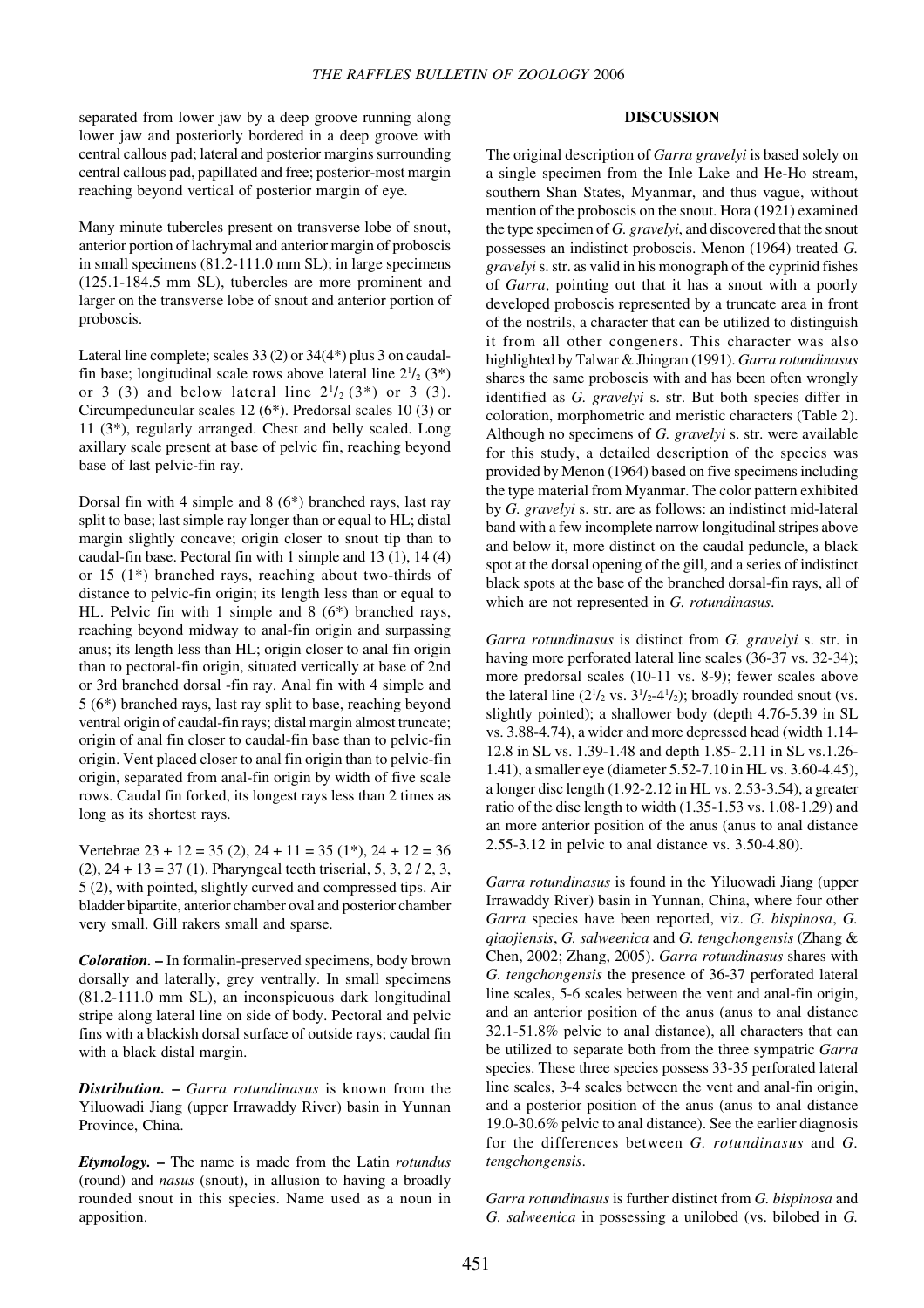*bispinosa* or trilobed in *G. salweenica*) proboscis on the snout, no black spots at the base of the branched dorsal-fin rays (vs. presence), no longitudinal stripes on the posterior portion of the body (vs. presence), a broadly rounded snout (vs. slightly pointed in *G. bispinosa* and blunt in *G. salweenica*), a larger disc (width 68.8-82.3% HL vs. 53.9-62.8) and a smaller caudal peduncle (depth 10.8-11.8 % SL vs. 12.4-14.9). *Garra rotundinasus* is distinct from *G. bispinosa* in lacking two large uniscupid, acanthoid tubercles on the anterior margin of the proboscis on the snout and having a shorter head (length 19.7- 21.7% SL vs. 22.6-24.6). *Garra rotundinasus* differs from *G. salweenica* in having a shallower body (depth 18.5-21.0% SL vs. 22.4 -25.3).

*Garra rotundinasus*, with 12 circumpeduncular scales and a broadly rounded snout having a single lobed proboscis, is similar to *G. qiaojiensis*, but differs from it in having a shorter head (length 19.7- 21.7% SL vs. 21.8-23.9), a shallower body (depth 18.5-21.0% of SL vs. 21.6-25.6) and an anterior position of the anus (anus to anal distance 32.1-39.2% pelvic to anal distance vs. 22.8-28.3).

In addition to *G. graveyli* s. str. and *G. salweenica,* there are nine additional species of *Garra* from the Salween (or Nu Jiang in Chinese) and Mekong River (or Lancang Jiang in Chinese) basins, namely *G. cambodgiensis, G. cyrano*, *G. fasciacauda, G. fuliginosa*, *G. imberbis*, *G. mirofrontis*, *G. notata*, *G. orientalis* and *G. theunensis* (Rainboth, 1996; Kottelat, 1998, 2000, 2001; Zhang et al., 2000). *Garra rotundinasus* is separated from them by the following combination of characters: a broadly rounded snout, 36-37 perforated lateral line scales, a scaled breast and belly, 10-11 predorsal scales, two pairs of barbels and no band or stripe on the side of the body. *Garra rotundinasus* has 36-37 perforated lateral line scales vs. 48-50 in *G. theunensis*, 44- 45 in *G. imberbis*, or 29-35 in the remaining species. *Garra imberbis*, as described by Menon (1964), differs from *G. rotundinasus* in having no barbels (vs. two pairs) and more predorsal scales (16 vs. 10-11). *Garra notata*, according to Menon (1964), differs from *G. rotundinasus* in possessing a series of black spots at the base of the branched dorsal-fin rays (vs. absence) and a scaleless breast and belly (vs. scaled). *Garra orientalis*, as described by Zhang (2005), is distinct from *G. rotundinasus* by having a slightly pointed (vs. broadly rounded) snout with a trilobed (vs. unilobed) proboscis and 5-6 indistinct longitudinal stripes on the posterior part of the body (vs. absence). *Garra rotundinasus* lacks the color pattern elements of the following species: a black mid-lateral band on the body in *G. cambodgiensis*; a brown to black body with 6 indistinct longitudinal stripes on the posterior portion in *G. cyrano*; a black mid-lateral band on the body and a distinct black submarginal stripe along each caudal-fin lobe in *G. fasciacauda*; a black blotch on the caudal-fin base and a dark brown body with 5-6 indistinct longitudinal stripes on the posterior portion in *G. fuliginosa*; 5-6 indistinct longitudinal stripes on the posterior portion of the body in *G. mirofrontis*; body and fins are plain dark brown in *G. theunensis*, sometimes with 6-8 longitudinal fairly distinct stripes.

*Comparative material***. –** *Garra fuliginosa*: ANSP58006, holotype, 178.0 mm SL, Metang River in northern Thailand [photograph examined]. *Garra orientalis*: IHB 9805001-13, 13 ex., 71.9-103.7 mm SL, Lancang Jiang (Mekong River) basin in Yangbi, Yunnan Province. *Garra qiaojiensis*: IHB 78IV1051, 90IV0121, 90IV0998, 90IV0119, 90IV029, 90IV1051-2, 60.542 (holotype), 90IV0288- 9, 90IV0076-8, 12 ex., 92.3-162.4 mm SL, Daying Jiang of the Yiluowadi Jiang (upper Irrawaddy River) basin in Tengchong, Yunnan Province. *Garra salweenica*: IHB 78IV1546, 78IV1549, 78IV1541, 78IV1536, 78IV1521, 78IV1530, 6 ex., 114.7- 174.0 mm SL, Daying Jiang of the Yiluowadi Jiang (upper Irrawaddy River) basin in Yingjiang, Yunnan Province; CMK 14675, 3 ex., 71.6-88.9 mm SL; Mae Nam Moei, Tak Province, Thailand; KIZ 20007303, 1 ex.,115.1 mm SL, Nu Jiang (Salween River) basin in Liu Ku, Yunnan Province. *Garra tengchongensis*: IHB 90IV0189-90, 90IV0237-43, 9 ex., 51.3-87.0 mm SL, KIZ 839420, 839439, 830433, 830406, 839430, 5 ex. 64.2-70.8 mm SL, Daying Jiang to the Yiluowadi Jiang (upper Irrawaddy River) basin in Tengchong, Yunnan Province.

### **ACKNOWLEDGMENTS**

I would like to express my gratitude to M. Kottelat for providing specimens of *Garra salweenica* and to M. W. Littmann (ANSP) for taking digital photographs of the holotype of *Garra fuliginosa*. This research was supported by a grant from the National Natural Sciences Foundation of China (NSFC No. 30370168).

### **LITERATURE CITED**

- Annandale, N., 1919. The fauna of certain small streams in the Bombay Presidency. V. Notes on freshwater fish mostly from the Satara and Poona districts. *Record of the Indian Museum*: 125-138.
- Chu, X. L. & G. H. Cui, 1987. Taxonomic revision of Chinese cyprinid fishes of the genus *Garra* Hamilton. *Acta Zootaxonomica Sinica*, **12**(1): 93-100. [In Chinese].
- Chu, X. L. & G. H. Cui, 1989. Labeoninae. In: Chu, X. L. & Y. R. Chen (eds.), [*The fishes of Yunnan, China. Volume 1, Cyprinidae*]. Science Press, Beijing. Pp. 229-285. [In Chinese].
- Hora, S. L., 1921. Indian cyprinoid fishes belonging to the genus *Garra*, with notes on related species from other countries. *Records of the Indian Museum*, **22**: 633-687.
- Hora, S. L. & D. D. Mukerji, 1934. Notes on fishes in the Indian Museum. XXIII. On a collection of fish from the Southern Shan States, Burma. *Records of the Indian Museum*, **36**: 353-370.
- Kottelat, M., 1998. Fishes of the Nam Theun and Xe Bangfai basins, Laos, with diagnoses of twenty-two new species (Teleostei: Cyprinidae, Baltoridae, Cobitidae, Coiidae and Odontobutidae). *Ichthyological Exploration of Freshwaters*, **9**: 1-128.
- Kottelat, M., 2000. Diagnoses of a new genus and 64 new species of fishes form Laos (Teleostei: Cyprinidae, Balitoridae, Bagridae, Syngnathidae, Chauhuriidae and Tetraodontidae). *Journal of South Asian Natural History*, **5**: 37-82.